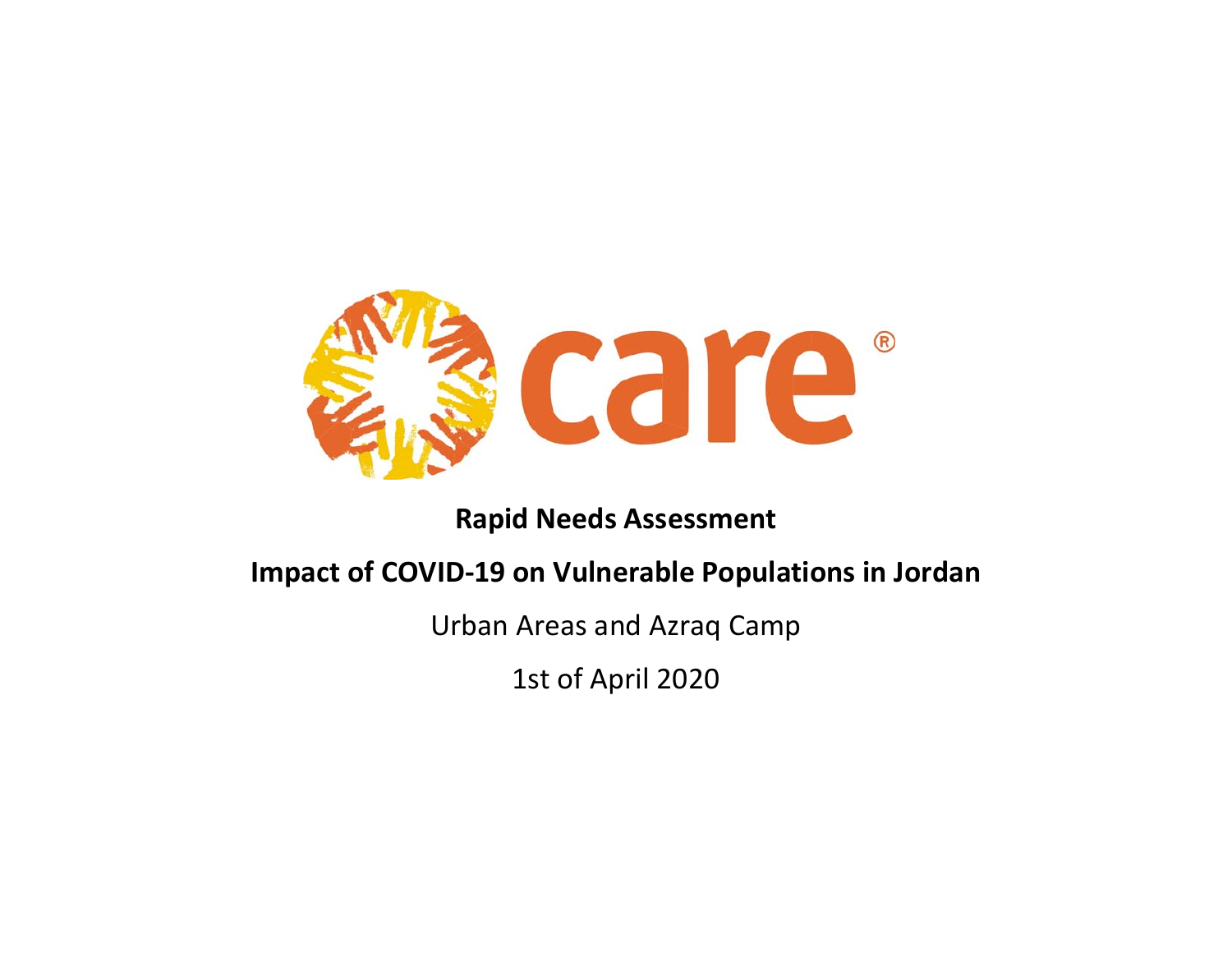# **Rapid Needs Assessment**

### **Impact of COVID‐19 on Vulnerable Populations in Jordan ‐ Urban Areas and Azraq Camp**



 and the containment measures and restrictions implemented by the Government of Jordan on CARE The overall aim of this rapid needs assessment is to better understand the impact of both COVID‐19 Jordan's beneficiaries, which include the elderly, pregnant and lactating women, people with disabilities (PwDs) and households with serious health risks and needs.

# **% of Households has PWDs**

. . . --**Sample Households**  The findings are based on <sup>a</sup> survey of 267 households of CARE programs living in the Jordanian governorates of Amman, Irbid, Mafraq, and Zarqa (including Azraq Camp). **134133Females Males**

**Amman: 74 Mafraq: 37 Irbid: 51 Zarqa: 45 Azraq Camp: 60 50.56%36.70%12.37%0.37%**1 to 5 6 to 9 10 to 14 15+

# Households Size

Age Group



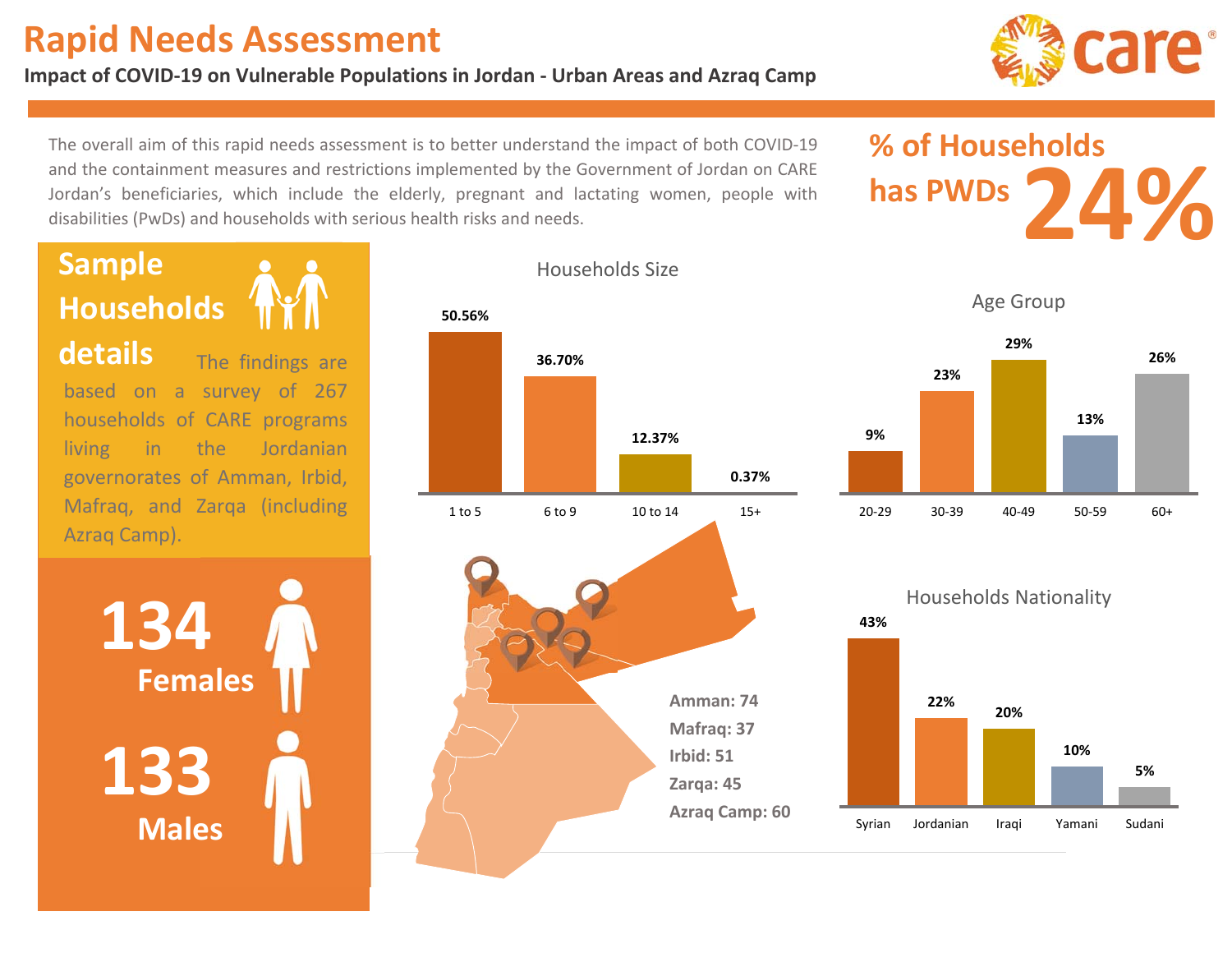# **METHODOLOGY**

This assessment was conducted by CARE Jordan on March 29<sup>th</sup> via phone survey with 267 households and provides insights into the needs and priorities of Jordanians, Syrians, Iraqis, Yemenis and Sudanese. In urban areas (Amman, Irbid, Mafraq, Zarqa) 101 key informant interviews (KIIs) were conducted with female households and 106 KIIs with male households. In Azraq Camp, 33 KIIs were conducted with female households and 27 KIIS with male households.

# **SUMMARY OF NEEDS**

The most affected community group of the pandemic and the curfew are individuals with precarious labour conditions, who are not able to work and who are not afforded social protection from the State. Purchasing power has decreased and respondents reported not having enough cash fluidity to cover basic needs during the curfew. Already vulnerable groups, like PwDs and the elderly have also been impacted in both urban areas and Azraq Camp by their inability to access non-emergency medical assistance, (especially physiotherapy) and lack of transportation has meant that many have not been able to access food and/or cash.

The most significant impact of the pandemic and the curfew has been a limited supply of essential goods and services including but not limited to food security and nutrition support, health and medical assistance, and basic personal and house NFIs. Children's education has also been disrupted due to the lack of an enabling environment for learning and inadequate tools for remote education. In Azraq Camp additional layers of security; limited service provision; lack of core food items; lack of employment and IBV opportunities; decreased purchasing power. have resulted in negative coping mechanisms including reducing meals and selling personal items. The key highlights of the rapid assessment are as follows: 90% of urban respondents reported not having enough money to cover basic needs during the curfew; 61% of urban respondents are experiencing challenges in accessing the education platforms; the most pressing needs of the elderly for both urban and camp respondents was medicine; the vast majority of respondents prefer to receive information through social media; in the camp, the most significant effect of the curfew is fear and anxiety.

**Individuals with precarious labour conditions are the most affected community group of the pandemic and the curfew**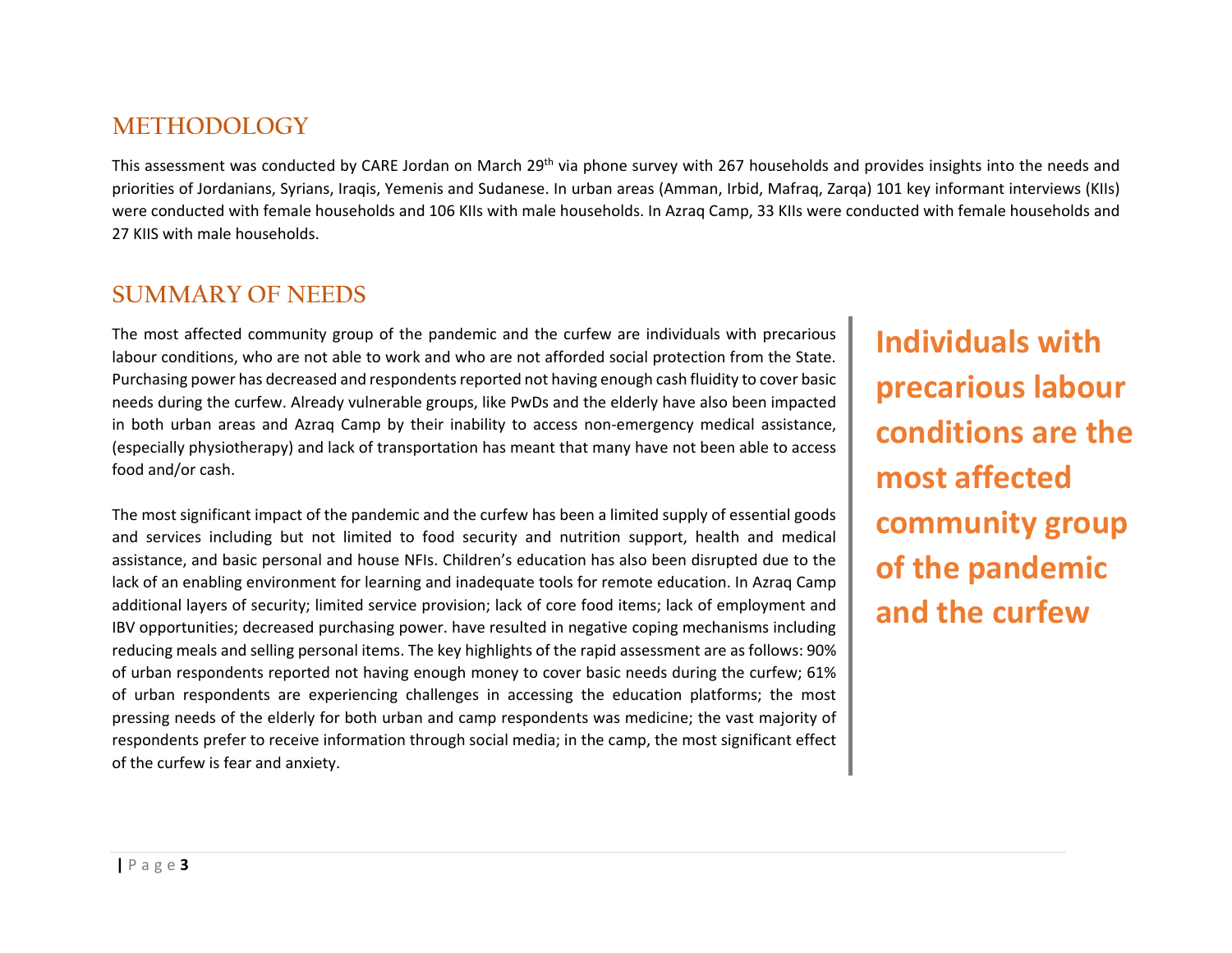# **MAIN FINDINGS – URBAN AREAS**

#### **Financial, material and service needs of families**

The majority of respondents are not employed (72%) and this is consistent across gender and nationalities, with only a slight variance in governorates, with Mafraq (81%) and Irbid (80%) showing higher rates of unemployment. 21% used to work informally before the curfew, with a higher percentage of Sudanese (46%). **Importantly, of those who are in some form of employment, 95% reported that the**  curfew has affected work and that 98% do not have a salary due to not working. This in turn, has affected people's purchasing power with **90% reporting they do not have enough money to cover basic needs during the curfew**. The three items that were most cited as unavailable due to the curfew was food (39%), NFI (33%) and medicine (20%). These results are consistent across gender and nationalities, however, Amman respondents reported lower unmet need for food but less need than other governorates for medicine. The most unavailable food items du e to the curfew were: vegetables (20%), grains and legumes (17%) and meat, chicken and fish (16%). With regards to unavailable NFI due to the curfew, the most cited items were: home cleaning materials (30%); personal hygiene items (25%); fuel for heaters (19%); sanitary pads for women (14%).



**The curfew also affected service provision and respondents cited that access to medical services (50%)**; phone credit recharge (23%); internet connection services (19%) and lack of transportation (8%) affected them the most. Medical needs that were most disrupted were **monthly medication** (76%); breathing device (8%); kidney dialysis (8%) and depression medication (8%).

# **95%** reported **that the curfew has affected work**

### **Unavailable food items due to curfew**



### **Unavailable Services due to curfew**

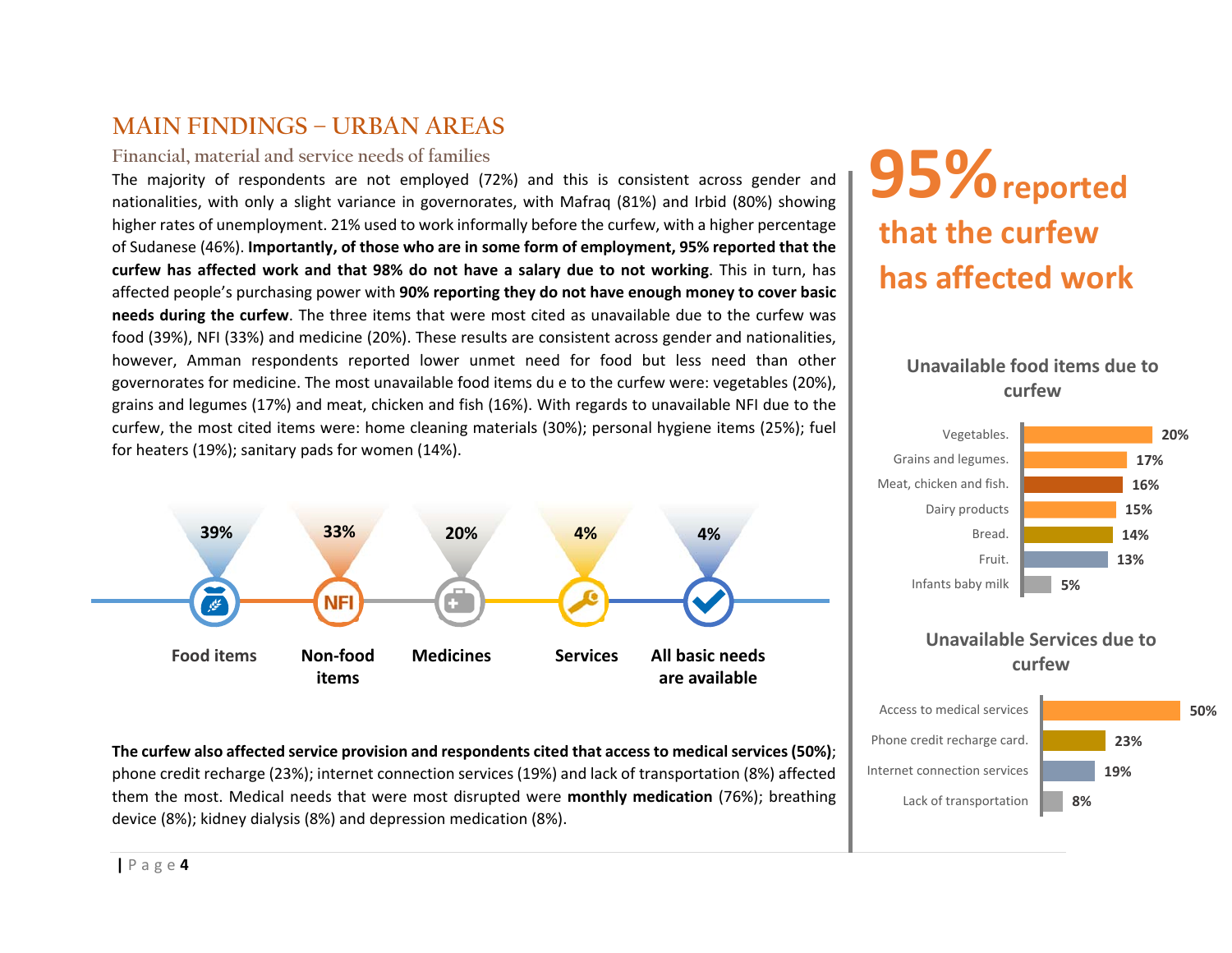#### **Education**

53% of respondents have children in school and of these, **61% are experiencing challenges in accessing the education platforms**. The reasons for this are: unavailable strong internet connection (36%); unavailable laptop (27%); child's inability to focus on the lesson because of the inconvenience caused by other family members (15%) and unavailable smart phone to reach the website (12%). This is relatively consistent across gender and governorate, with only a higher number of Sudanese reporting unavailable laptops (67%). TV channels, with Ministry of Education teachers, was the main reported form of watching classes (67%).



### **Most vulnerable groups**

**The most pressing needs of the elderly during the curfew were: medicine** (74%); cash assistance (18%); food and hygiene (4%). **Medicine was also cited as the most needed item for PwDs** at 38%, followed by diapers (22%); eye drops (17%); food (11%); physical treatment and internet to watch school classes (6%). Elderly people indicated that due to specific government restrictions on their movements outside the house, together with long queues, shopping for essential goods became a real challenge. Respondents also highlighted the significant needs of infants for diapers and milk formula.

# **are experiencing challenges in accessing the education platforms 61%**

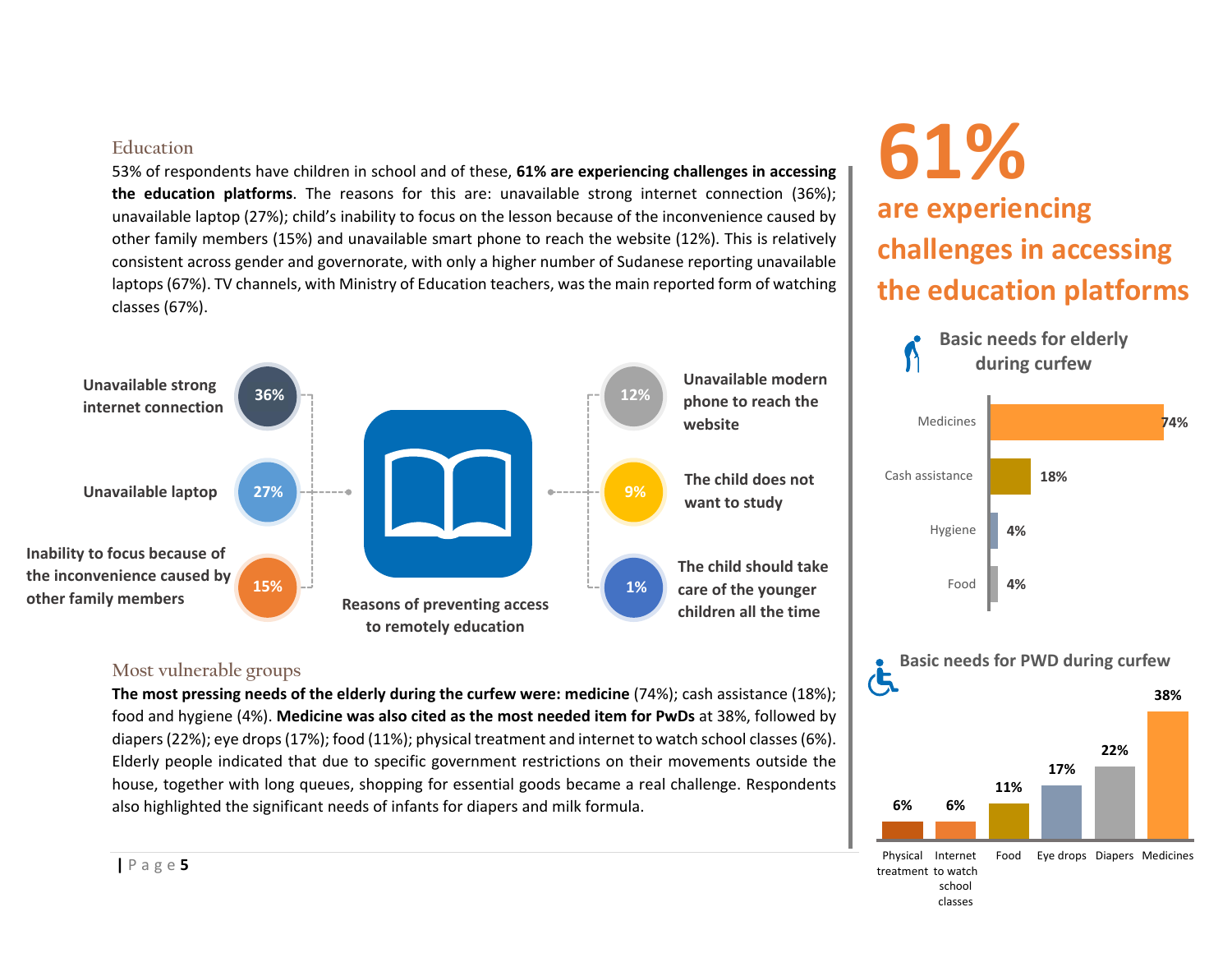The majority of respondents (90%) have not received any services or assistance from local or **international organizations and associations in the past two weeks**. The type of assistance that has been received is as follows: WFP cash assistance for food (30%) and cash assistance from local community members (30%); food kit (20%); medicines from Caritas and MSF (10%); MoSD and UNHCR cash assistance (5%). Respondents most preferred assistance is cash assistance (30%), with <sup>a</sup> higher percentage of women preferring cash; food parcels (29%); medical services (13%) and house rent (12%), with a higher percentage of men reporting rent.

#### **Access to information**

**Access to information was not reported as a challenge by the majority of respondents** (68%) and the type of information they needed was awareness on COVID-19 (20%); news (17%); assistance (12%); health information (10%). The vast majority **prefer to receive information through social media**  or communication applications such as WhatsApp (77%), followed by phone calls (13%).



 $90%$  of respondents **have not received any services or assistance from local or international organizations and associations in the past two weeks**

Type of received assistances during the past 2 weeks

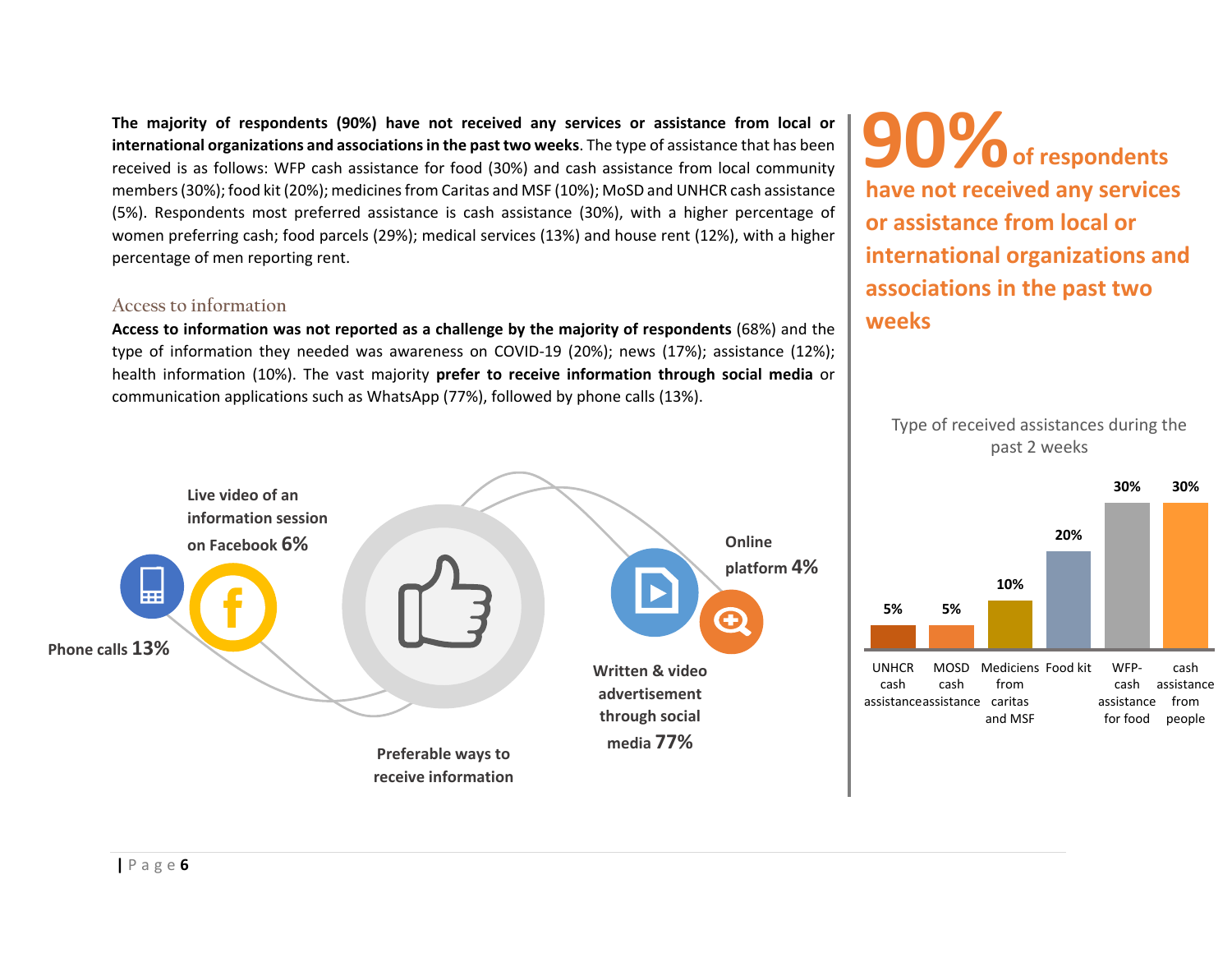### **Fears and measures taken by the community**

**Communities are reporting that they are concerned about being infected with COVID‐19 (59%)**, with 25% reporting disruption in sleep, whilst 16% are not concerned at all. Measures taken by the community to prevent infections are: avoiding gatherings (17%); washing hands well with water and soap (16%); avoiding touching and kissing<sup>1</sup> and practicing general cleanliness (12%).

# **MAIN FINDINGS - AZRAQ CAMP**

### **Financial, material and service needs of families**

Respondents in Azraq Camp were asked to list their most urgent needs and the first and second priority needs are very similar with: **cash and food security and nutrition support at 32%; followed by WASH (hygiene items, women's personal hygiene, cleaning supplies, gloves, face masks) at 18%** and health and medical assistance at 8%. Overall, more men cited WASH items and more women cited medical assistance.

Due to the curfew, Syrian refugees are not allowed to leave Azraq camp for any reason. The supply of essential goods and services has been reduced and beneficiaries reported **<sup>a</sup> shortage of: vegetables, fruits, meats and chicken (50%); hygiene and sanitation (27%)**; electricity and cigarettes (3%); whilst 20% reported that everything is still available. In guaranteeing the dignity of households, respondents highlighted the need for NFI and cash and livelihoods (25%); security and protection (21%); hygiene, sanitation and water (11%); food (10%) and health supplies (6%). **Reasons behind the security concerns**  are that service provision and supply of goods have been disrupted, including IBV and all working **opportunities, which has created a vacuum of free time, uncertainty and tension**.

The top three essential needs to guarantee the dignity of the HH are Cash and Livelihood (25%); NFIs (25%), Security and Protection (21%). While the top three essential needs to the survival of the HH are: Health Supplies (Services and Medicines) (31%), Food (25%) and Hygiene, Sanitation & Water (24%).

# **Most Urgent Needs for**

# **Azraq Camp respondents**



**Cash and Food (32%)**

**WASH (18%)**





**Health and Medical assistance (8%)** 

# **Shortages of essential goods/services**



 $1$  It worth mentioning that cheek kissing is very common in Jordan as a social gesture to indicate friendship, family relationship, perform a greeting, to confer congratulations, to comfort someone or to show respect.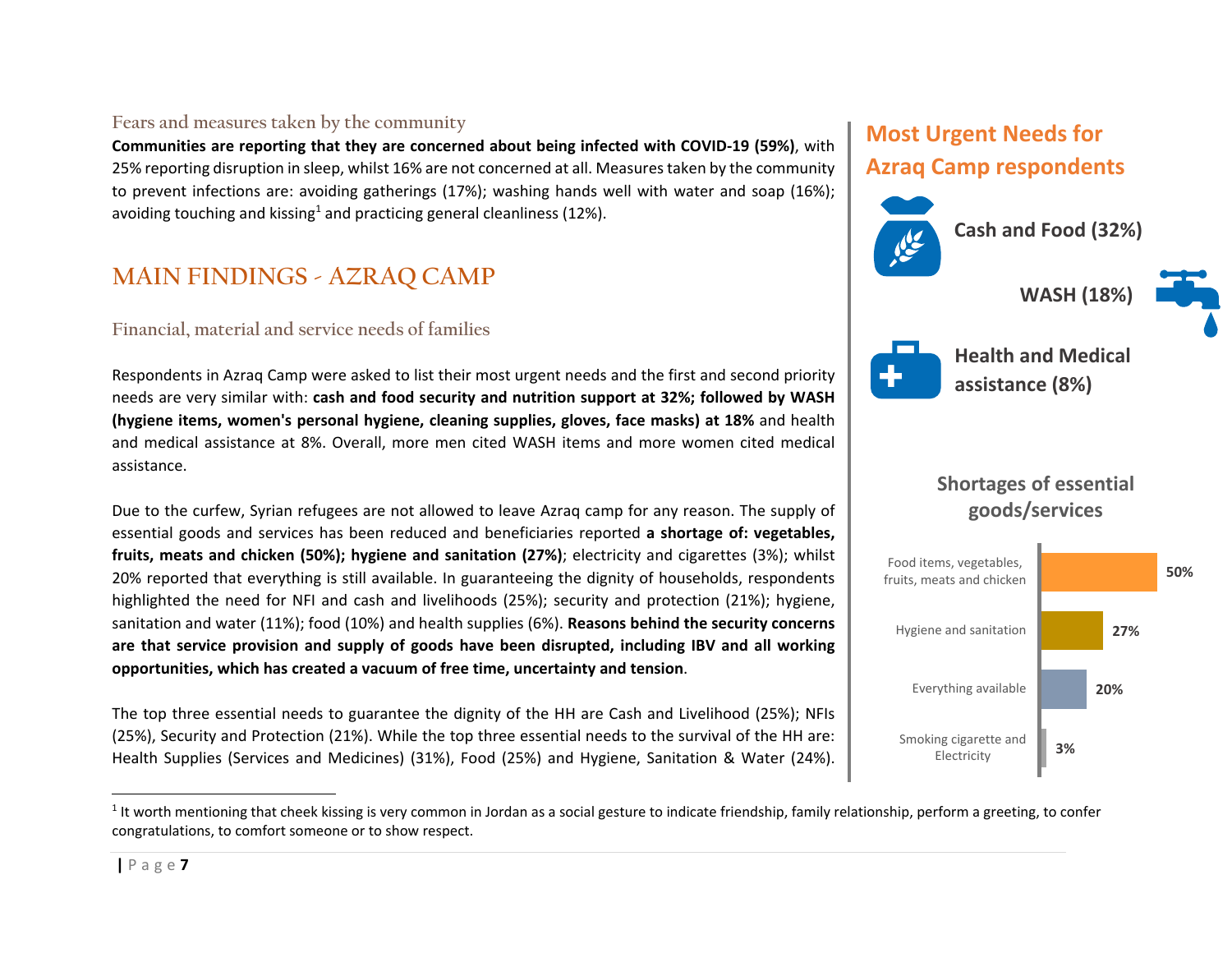Respondents cited the **essential needs for the personal development of HHs as the following: education (83%)**; cash and livelihood (8%) and NFI (6%).

Reproductive health services were largely uninterrupted with 32% of respondents citing that everything was available and 23% reporting some services remained available. Sanitary pads (13%); gynecologist doctor (12%); awareness sessions (8%) however have been affected by the curfew.

#### **Education**

The majority of respondents have children in school (70%) and **76% of these are doing remote education**. **The challenges are different to urban areas with respondents citing that children do not take remote schooling seriously** (54%); the child does not have <sup>a</sup> laptop, <sup>a</sup> smart phone, <sup>a</sup> tablet, or internet connection (15%); the school did not operate remote education (8%) and there was no available TV (8%).

### **Challenges, fears and measures taken in response to COVID-19**

**The main challenges for Camp residents are: lack of core food items such as bread, vegetable, meat, chicken (28%); Market, food prices, consumer purchasing power, household food reserves (21%); lack of essential information (15%)**; reduced referral network and response (14%) and lack of medicine (13%). Barriers to accessing healthcare services was reported as the main protection risk (50%), **followed by security concerns in the Camp (39%)**. The current context in the Camp is vulnerable to exploitation by service providers regarding the prices of goods, potential exploitation from community leaders and others in the Camp due to a restricted supply of medicine, mobile phone credit and other supplies, with children and single females as most likely to be targeted.

Fear of becoming infected with COVID-19 is the highest (36%); followed by anxiety and frustration (30%); and lack of food items and health services (22%). To mitigate the negative impact of COVID‐19, respondents reported staying at home (45%), mainly women; taking precautions (25%); spending time alone praying, reading, watching TV, working (17%), mainly men; crying (7%) only women and sitting outdoors (7%) only men. **The most significant effect of the curfew is fear and anxiety (44%)**; lack of IBV opportunities (13%); lack of PSS and recreational activities (7%). On a positive note, the majority (82%) cited that their future expectation is that life will get back to normal and 90% believe they will overcome the negative effects of COVID‐19.

# Reasons of preventing access to remotely education



**The majority of respondents have children in school (70%) and 76% of these are doing remote education**

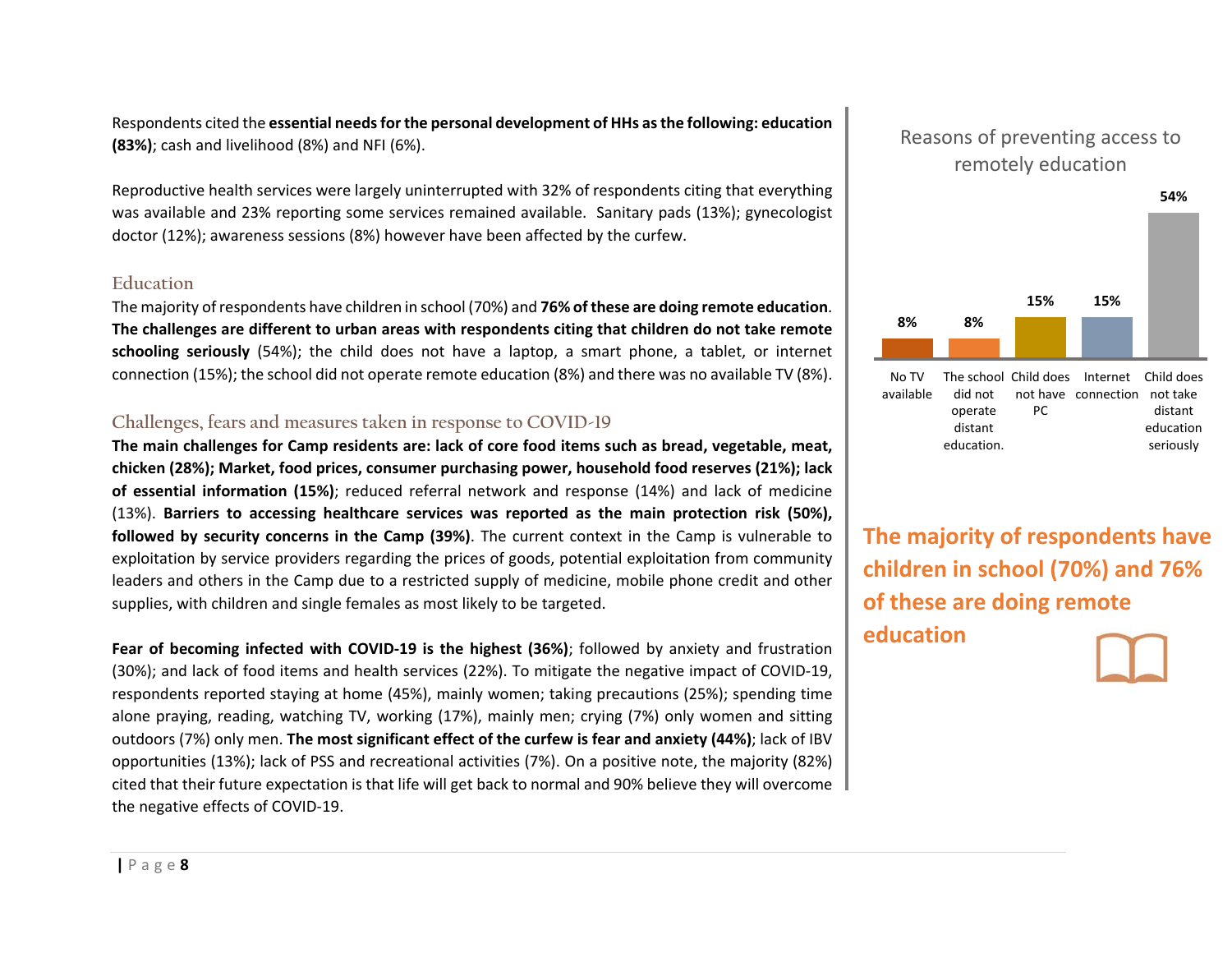

**The majority of respondents reported not having an income (53%) and 18% reported that their income has decreased because of the curfew**

### **Coping the decrease of income**

**Most vulnerable groups and coping mechanisms** 

**The majority of respondents reported not having an income (53%) and 18% reported that their income has decreased because of the curfew**. This is largely due to the fact that refugees are not working inside or outside the Camp or are able to receive money from relatives outside of the Camp.

Families are coping with this decrease in income by reducing meals (36%); selling the electronic shopping card for Sameh Mall (28%); borrowing (24%); selling tools from home (7%) and innovating in products/marketing (5%). The most pressing needs of the **elderly** during the curfew is food, hygiene and cash assistance (78%) and healthcare (22%); whilst that of **PwDs** is healthcare (55%); food, hygiene and cash assistance (27%) and IBV opportunities (9%).